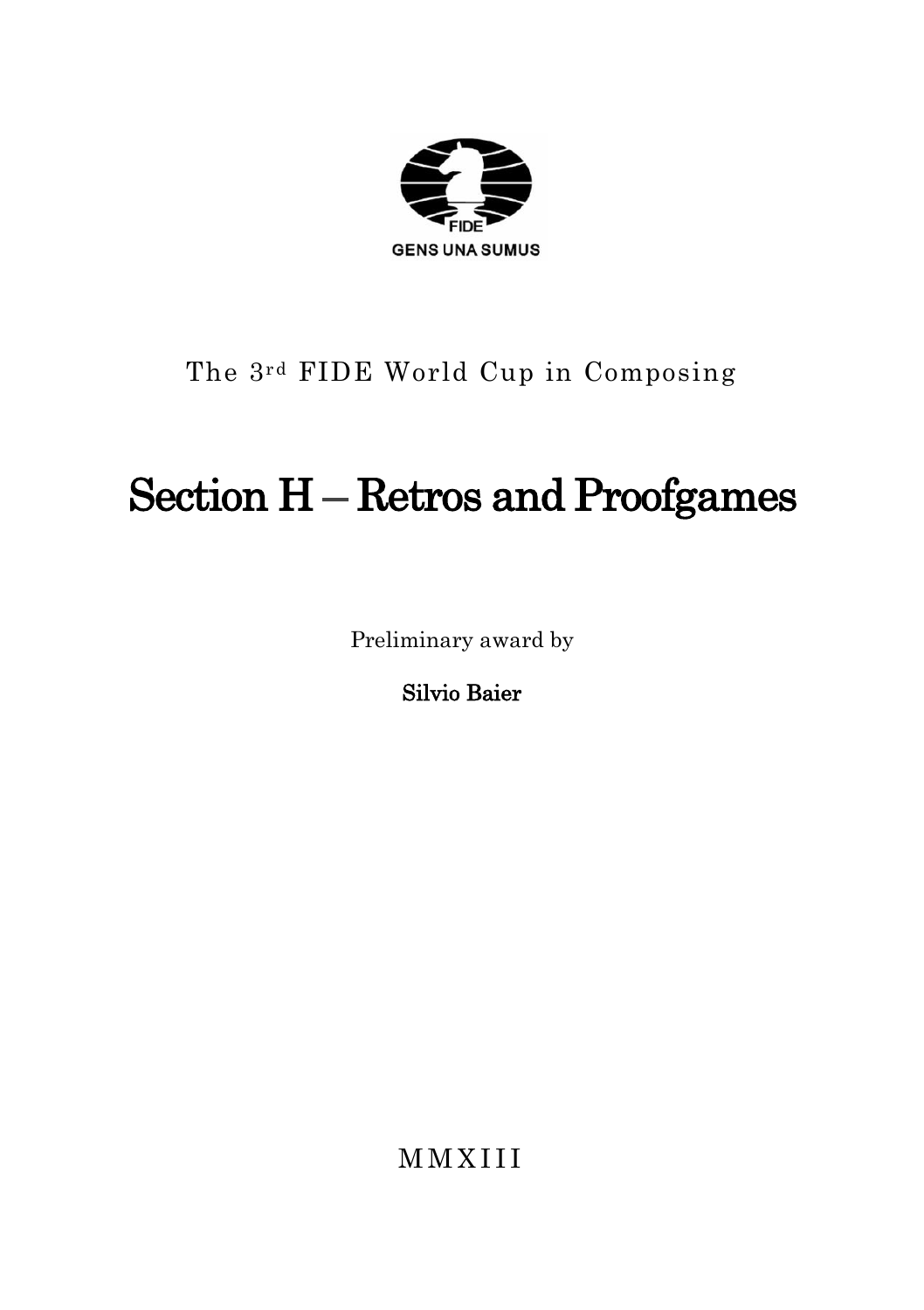|                  | Participants        |                 |                           |
|------------------|---------------------|-----------------|---------------------------|
|                  |                     |                 |                           |
| H <sub>01</sub>  | A. Garofalo (ITA)   | H11             | R. Osorio (ARG)           |
| H <sub>02</sub>  | O. Lysjanyj (UKR)   | H <sub>12</sub> | S. Vokál (SVK)            |
| H <sub>0</sub> 3 | N. Dupont (FRA)     | H <sub>13</sub> | P. Raican (ROM)           |
| H <sub>04</sub>  | P. Olin (FIN)       | H <sub>14</sub> | H. Grudziński (POL)       |
| H <sub>05</sub>  | A. Frolkin (UKR)    | H15             | A. Ivanov (MDA)           |
| H <sub>06</sub>  | M. Parrinello (ITA) | H16             | J. Lörinc (SVK)           |
| H <sub>0</sub> 7 | K. Wenda (AUT)      | H <sub>17</sub> | $J_{\text{L}}$ Lois (ARG) |
| H <sub>08</sub>  | C. Pacurar (CAN)    | H <sub>18</sub> | D. L. Petrović (SRB)      |
| H <sub>09</sub>  | V. Crisan (ROM)     | H <sub>19</sub> | A. Vasilenko (UKR)        |
| H10              | Y. Ben Zvi (ISR)    |                 |                           |

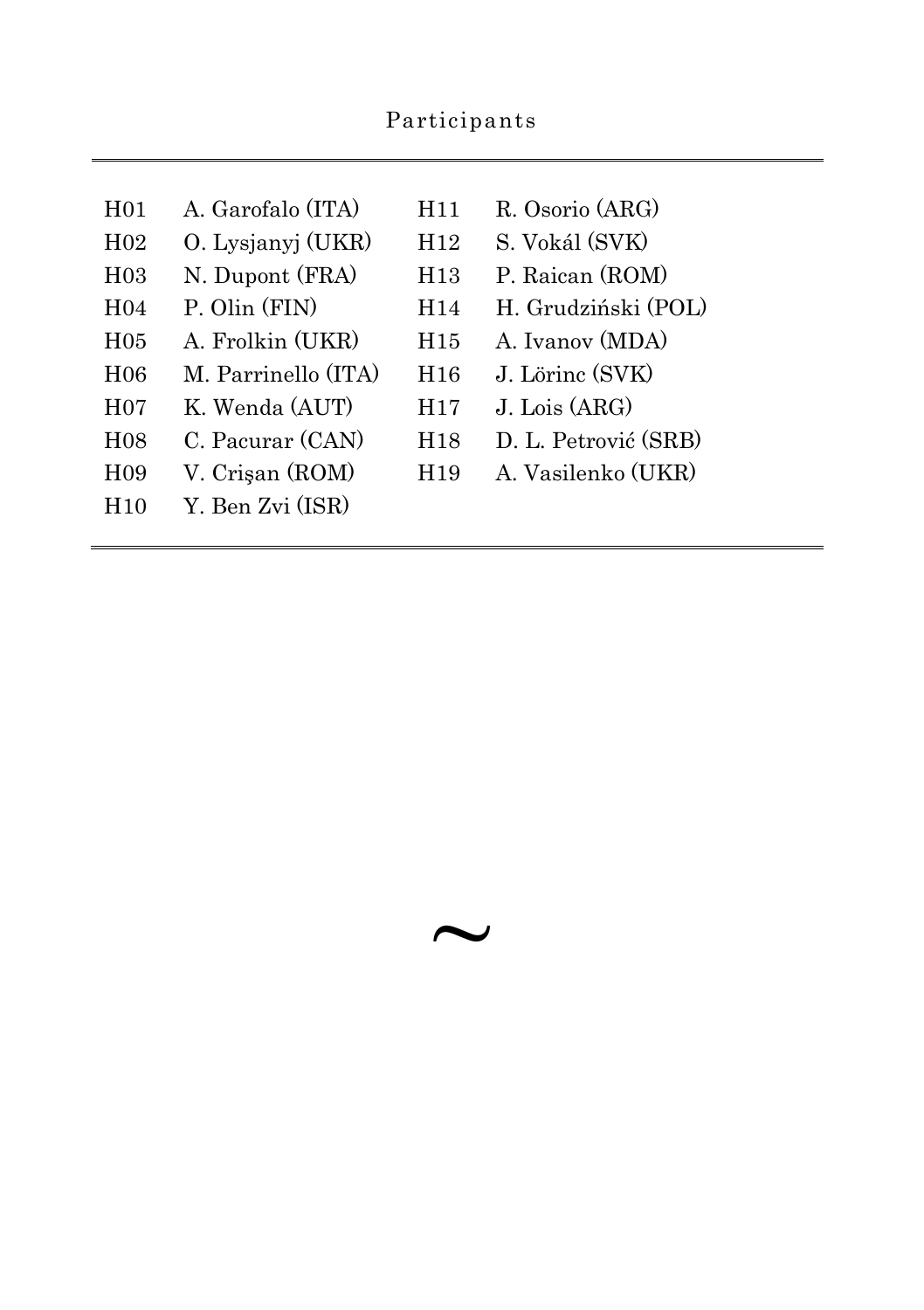ompared to previous years (FIDE World Cups & Olympic Tournaments) the number of entries was slightly increased. One problem (H02) was obviously incorrect. Many thanks to Mario Richter, who also cooked H12 and H15. Thus, 16 problems remain to be considered: orthodox proof games, one fairy proof game, 2 classical and one fairy retros, one help retractor and 4 proca retractors. As always it was not easy to compare and rank problems of very different genres. Although I'm much more familiar with proof games I think I was able to understand the intentions of all problems. Fortunately, the average quality was very high, so that I could award a substantial number of problems. The three Prize problems are outstanding and the final ranking is perhaps influenced by my personal taste. I thank Thomas Brand for discussion on the contents and Geoff Foster for English language corrections and propose the following ranking:

## 1st Prize - The Cup winner ROBERTO OSORIO Argentina



PG in 25.5 C? 16+13

 $1.94$  d6  $2.95$   $\%$ d7  $3.96$   $\%$ h3 4.a:b7 a5 5.e4 a4 6. e2 a3 7. ah5  $a28.$  22  $a4$   $a39.$   $a22$   $a1310.$ d3  $\&e6$  11. $\&g5$   $\&d7$  12. $\&d2$   $\&c6$  $13.0 - 0 - 0$  a $14.4$   $44.42$   $15.53$  $8f6$  16.2b2  $8fd7$  17. $8a1$   $8b1$ 18. a8 a6 19. a:f8 f6 20. af7 Ea8 21. 2a3 2db8 22. Fc8 2a2  $23.g4$   $\Xi$ g $3$   $24.$  $\Xi$ a $1$   $\Xi$ g $1$   $25.$  $\triangle$ f $3$  $Bh1 26.$   $2$ fg1.

Clearly the best proof game. It is a Future Proof Game with the very deep content of four(!) Siblings (two rooks and two knights) harmonically split. To find motivations is an extremely difficult task. Here the key question is how to enable a white mok to move from a  $1$  to  $f7$ via a8 and f8 in three moves. Therefore  $\Delta a7$ . Ela8 and  $\Delta b8$  have to clear the path. The play is nicely enriched by a number of additional features such as  $Schnoebelen$  Promotion  $(2a1)$ , two switchbacks  $(Ba1 \text{ and } Aa2)$  and the pseudo tempo move  $Xi$  a3-f3. Great.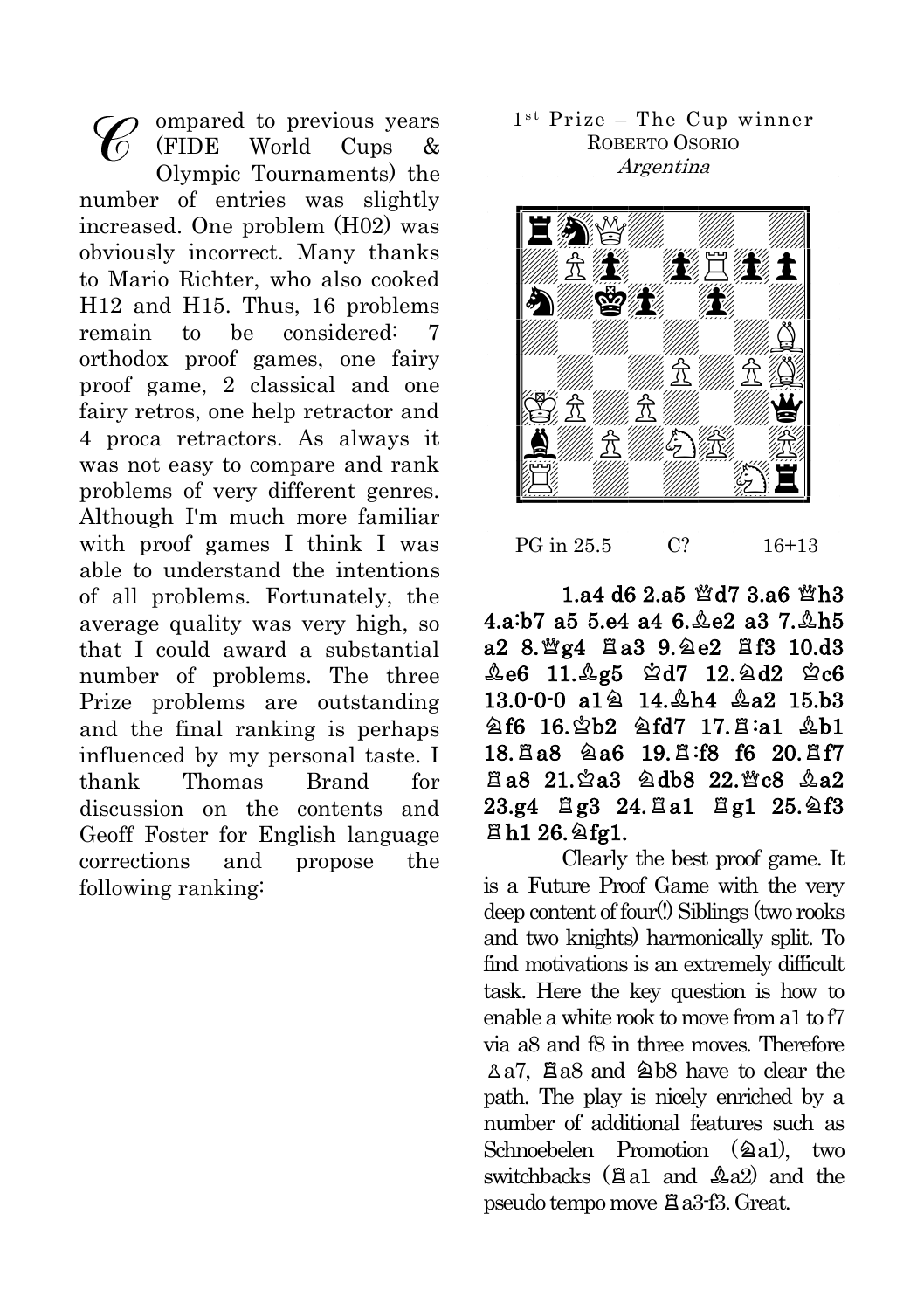2<sup>nd</sup> Prize ANDREY FROLKIN Ukraine



Add a piece on e8 and release the position. Minimum number of single moves after the last  $\mathbf{\dot{w}}$  move?  $C? \t10+14$ 

A black pawn and the black  $\&c8$  are missing. Since the latter cannot be captured on the last move  $\Xi$ c6:c7+, the added piece on e8 must be white - a promoted bishop or a knight. If  $\overline{a}$ c6:  $\lambda$ c7+, black captures are a:b, b:c, e7:d6, h:g, and  $\&e2$  and  $f2$  have to be promoted on  $e8$  and  $\Delta h2$  on h8. The cage can only be opened with  $e7:$  A d6 after unpromotion of two white pawns, but here there is an e:treme shortage of black moves. Hence, an officer was captured on c7. Here, also 4 captures by black pawns are needed: a:b, b3:a2/c2 a1/c1, e7:d6, h:g (a:b, b:c, c7:d6, h:g and e7-e1 does not work, since there are not enough black pieces for white eid and fie-e8).  $\Delta e2$  and f2 promote on e8 after f: e (the  $\&c8$ is captured here) and  $\Delta$ h2 on h8. A w  $\&$ e8 does not work for the same reason as above. Hence, the piece to add is a white knight with an alternative possibility to resolve the position:

 $1.5c6:2c7+2e6-c7$   $2.2c7$  $e8+$   $2f4-e6$  3.h7-h8 $2$   $2d3-f4$  4.h6 $h7 \trianglelefteq c1-d3 \ 5.h5-h6 \trianglelefteq d3-c1 \ 6.\$  $e7 \& c1-d3 \ 7.a2-a3 \ c2-c1 \& 8.Ba3$  $a4$  b3:  $a2$  9.  $a4 - c2$   $a4$ :  $a$ b3  $(9...a4:\mathcal{W}b3?$  10.  $\&e6-d4$  g3-g2  $11.2d8-e6$  g4-g3  $12.\mathcal{W}e6-b3$  g5-g4 13. e8-e6 h6:  $\&$  g5 14.e7-e8瞥 h7h6 15.e6-e7 and retrostalemate for  $Black)$  10.  $\triangle$ e6-d4 g3-g2 11.  $\triangle$ g7-e6  $g4-g3$  12. $g8-g7$  g5-g4 13.e7-e8 $g$  $h6: \Delta g5$  14.e6-e7 h7-h6 15.f5:  $\Delta g6$  $A - e6$  ... 19. e8-f6  $A - 20.$ e7-e8 $\approx$  $A \sim 21.66 - 67$   $e7$ :  $\%$ d6 22.  $\% \sim$ d6  $\triangle$ d8-c8 23. $\triangle$ d6-b7+...; at least 43 single moves after the last Black King move.

The added knight on e8 is an Anti-Pronkin piece. Before this two promoted (on e8) white knights are captured. Furthermore there is also a Ceriani-Frolkin knight on Black's side and an additional knight promotion on h8. This is an extraordinary content for a classical retro and, thus, deserves a very high ranking. The try  $9...a4$ :  $8b3$  leading to retrostalemate is a nice bonus. I don't consider the additional question as relevant, but this had no influence on the ranking.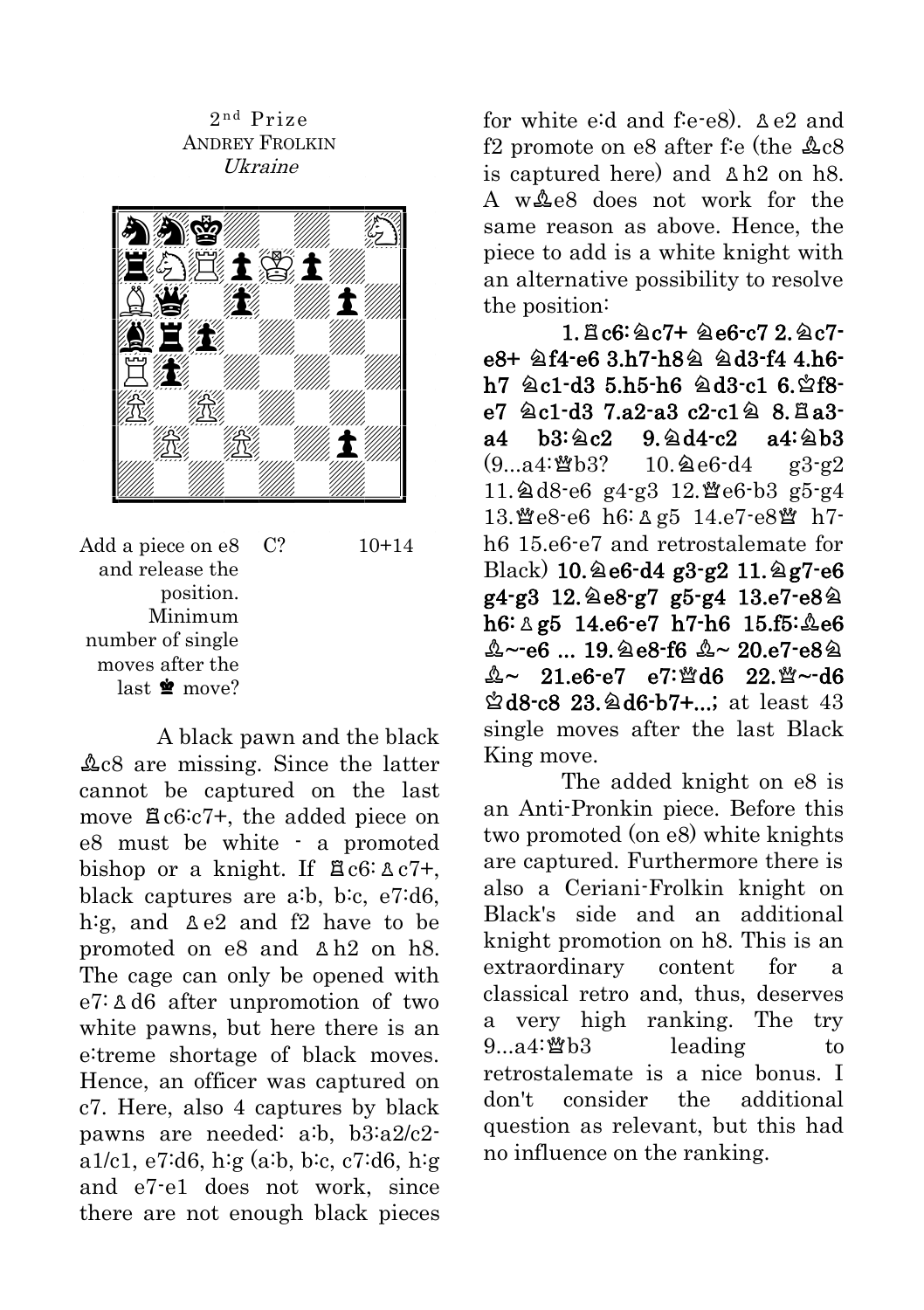3 r d Prize CORNEL PACURAR Canada



 $-9 & 2 \pm 1$ Proca Retractor Circe Assassin  $C<sub>2</sub>$ 6+13

 $1.$ 營f5:  $\Delta$  h7 (+b  $\Delta$  h7,  $w^{\omega}$ h7) & 1. $^{\omega}$ f5-c8#? 1... $\circ$ c8  $(+w \mathcal{W} d1)$ !

 $1.\n$ 2g2:  $\triangle$  h3 (+b  $\triangle$  h7,  $b\triangle h7$ ) h4-h3+ 2.g7: $Bh8$  (+b $Bh8$ ,  $w \triangle h8$ )  $\triangle c7-e8+ 3.$ g6-g7  $\triangle g8-h7+$ 4.g5-g6 h7-h6+ 5.g4-g5 h6-h5+  $6.a3:EBb4$  (+b $EBb8$ , -b $EBb8$ )  $\&c4$  $g8+7.g3-g4 h5-h4+(7.9g3-g2? h5-f1)$  $h4+8h2:$   $Re3$  (+ $h8h8$ ,  $h8h8$ ) f3 $f(2+!)$  8.b2: $\Xi$ c3 (+b $\Xi$ h8, -b $\triangleq$ h8!)  $(8.52:BC3(+6B)$ ?  $\qquad \qquad \textcircled{a} d3:b2$  $(+w \& b2, \quad -b \& b2)+!) \qquad \& d3-c4+$  $(8...f3-f2?)$  9. for  $h7$  (+b  $\Delta$  h7, w 營h7) & 1. 營f5-c8#.

An outstanding Proca Retractor with a nice logic and many fairy-specific effects. The main plan is simply refuted by capturing the mating piece. Hence a preparatory manoeuvre for indirect guard of the white queen is needed. The well-hidden idea is to use a still missing black bishop  $(in the mating position  $\& c8$$  $(+w \mathcal{U} d1)$  is self-check -  $\mathcal{U} d1:d3$  $(+b\&c8, -b\&c8)$ ). The play is enriched by a number of nice specific details: an active pawn suicide on W2, an active queen suicide on W9, exact annihilations of several black pieces on h8, excelsior-like play of the white pawn and a specific mating position. The  $trv = 8.62$ :  $\text{g}c3$  $(+b\boxtimes h8)$ ? especially impresses me. The reason for the passive annihilation of  $b\hat{a}h8$  is to avoid its active suicide via  $\triangle 03:b2$  (+w  $\triangle b2$ ,  $-b\&0h2$  +. A nice bonus is the uncapture of the black bishop and the white queen on the same square.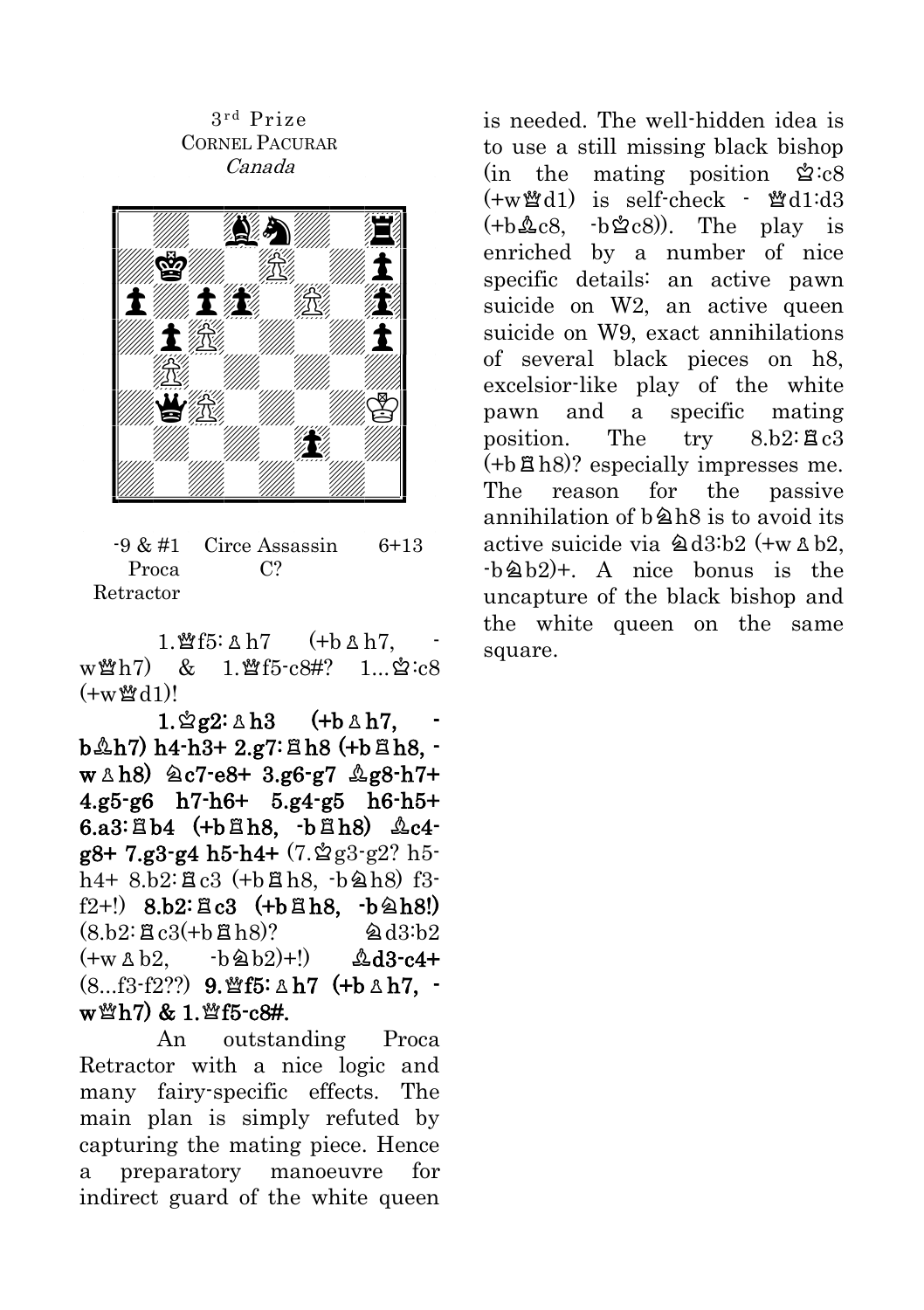1<sup>st</sup> Honourable Mention NICOLAS DUPONT France



difficult to achieve, but to get a prize in this strong tournament a third Ceriani-Frolkin promotion had to be shown. Furthermore I somewhat dislike the technical captures  $c:d7$  and  $\mathfrak{B}:\mathfrak{a}7$ . Nevertheless impressive.

PG in 27.0 C? 15+12

 $1. c4$  f5 2.  $\mathfrak{A}$  a4 f4 3.  $\mathfrak{A}$  : a7 f3 4.a4 f:e2 5.f4 g5  $6.\,$ \$f2 e1 $\,$ 4+  $7.$  $2e3$   $4.4$   $8.93$   $9.4$   $9.9$ ;  $h4$   $9.3$  $10.\text{\textsterling}d3$  g2  $11.\text{\textsterling}e2$  g1 $\text{H}$  12.f5  $\text{H}$  g5  $13.66$   $Bh5$   $14.9$ ;  $h5$   $e5$   $15.$   $Ba6$   $Ab4$ 16.f7+  $2e7$  17.  $2h6$   $2f6$  18.c5  $\Xi$ g8 19.c6  $\Xi$ g1 20.c:d7  $\Xi$ d1  $21.$  Eg1 c5 22. Eg8 2c6 23. Wb8  $E$ a4 24. $\triangle$ g6  $\cong$ a5 25.d3  $\triangle$ e1  $26.$   $2d2$   $g4$   $27.$   $2f1$   $(C+)$   $gg1$ .

A very good Proof Game that would get a prize in a usual informal tourney, but here the competition is so strong that only a Honourable Mention is possible. This is probably the first presentation of three Anti-Pronkin pieces. Two black pawns promote to bishop on e1 and to rook on g1, respectively, and are eventually captured. Thereafter the original  $\Delta$ f8 moves to e1 and the two rooks move to g1 subsequently. This is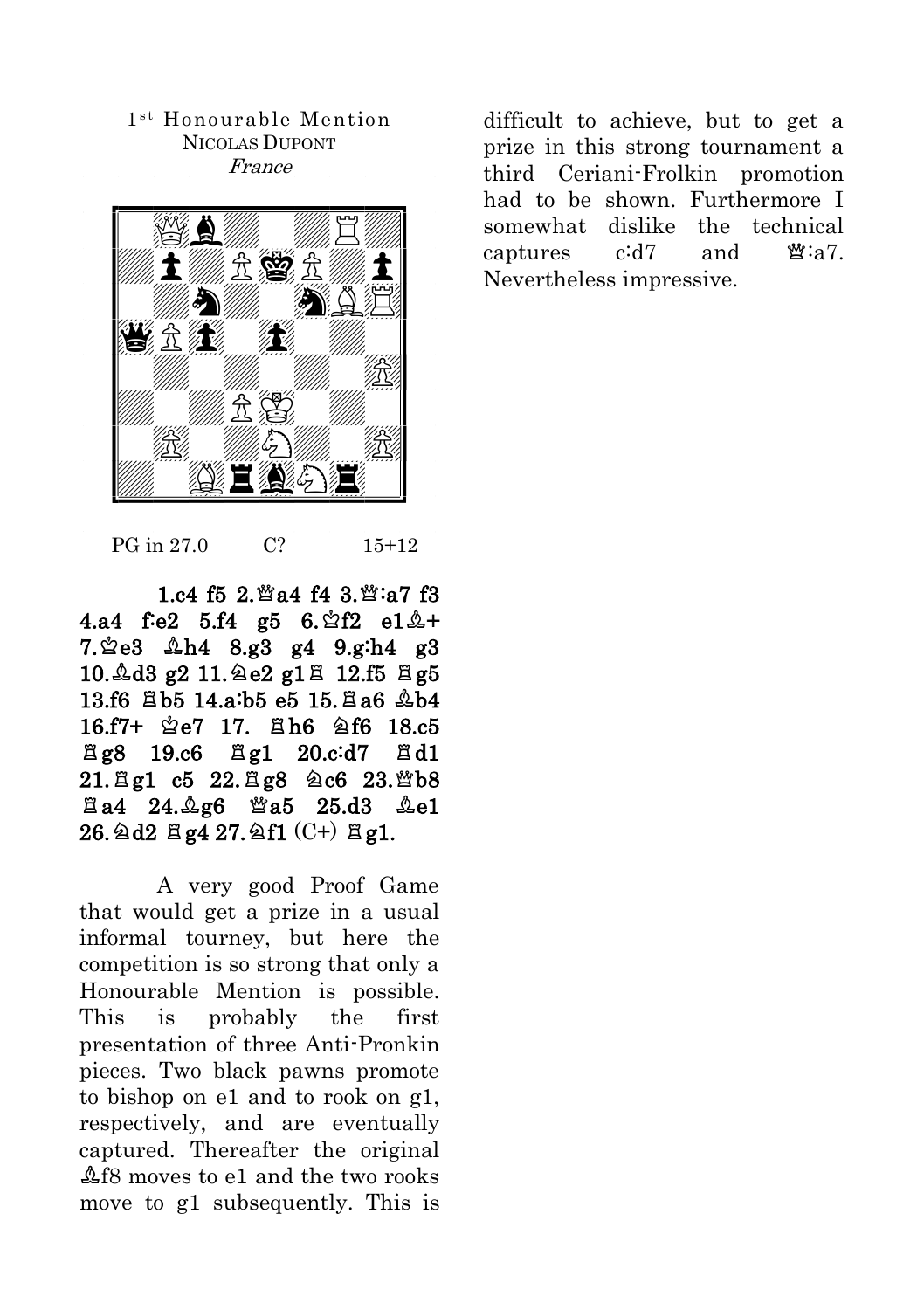#### 2 n d Honourable Mention VLAICU CRIŞAN Romania



 $-9 \& st41$ Proca Retractor Circe Assassin  $C<sub>2</sub>$ 10+8

1.d5:e5 e.p.  $(+b \triangle e7)$  e7-e5  $2.\n$  $2d2:\n$   $8d3$  (+b  $8e7$ ,  $-w \& 2e7$ ) f4:e4 e.p.  $(+w \triangle e2)+ 3.e2-e4$   $\triangle e4 \triangle e2$  $(+w \triangle e2, -b \triangle e2)+ 4.$  2c2-d2  $\triangle b1$  $c1+ 5.2 b3-c2 a5-a4+ 6.c5:b5 e.p.$  $(+h \wedge h7)$   $h7-h5$  7.  $\&c2: \wedge h3$  $(+b \triangle b7, \quad -b \triangle b7)$  a4:b4 e.p.  $(+w \wedge b2)+$  8.b2-b4  $\boxtimes$  b4:b2  $(+w \& b2, -b \& b2)$  9.  $\triangle$ b5-d4 &  $1.\,\boxtimes :$ b1 (+b $\boxtimes a8$ )  $\boxtimes :$ b5 (+w $\triangle 01$ ,  $w$  $B$  $h1$  $H$ .

 Another interesting Circe-Assassin-Proca. While in the 3rd Prize problem the logical strategy dominates, we see here more catchpenny effects. The play is entwined around four en-passant captures, two by each side, which is probably new in Circe Assassin Procas. Usually en-passant captures are quite brutal, since

they permit only one retracting move, but there are also two black en-passant captures, so I do not consider this to be a major defect. Rather the motivation for the exact black retracting move after the white pawn double step is not that easy to achieve. The play is quite symmetric with respect to the mirror line (between c and d file), but it is nicely interrupted by adding bishops of different colour to guard the flights an c1 and d2, respectively. Many fairy-specific effects (e.g. active suicide on B3 and B8) are shown and the play is nicely distributed over all pieces, but to receive a prize deeper strategy is necessary.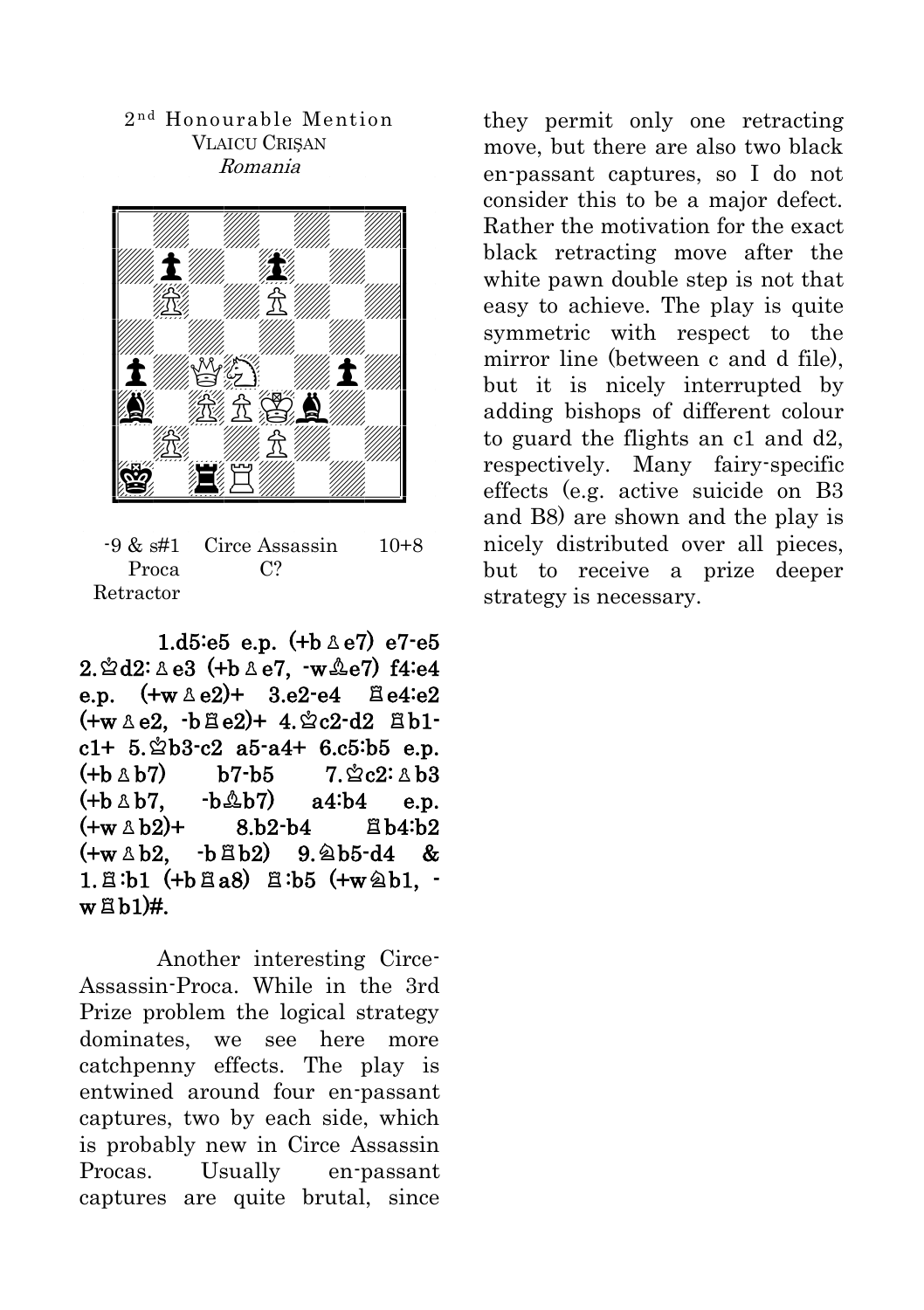3 r d Honourable Mention DRAGAN LJ. PETROVIĆ Serbia



Least number of Queens moves? Wandelschach  $C<sub>2</sub>$ 18+13

 $1. d3-d4+ \triangleleft d4-c5$   $2. a2-a3$   $a3$  $a2 = w \land 3.b5-b6 a4-a3 4.b4-b5 a5-a4$  $5.b3-b4$  a7-a5 6.a6-a7=b  $\&$   $\&$  c5-d4 7.a5 $a6 \& b6-c5 \& 8.a4-a5+ \& c7-b6 \& 9.a3-a4$  $\triangle$ d7-c7 10.a2-a3  $\triangle$ e8-d7 11. $\triangle$ e6 $e8=h\overset{\circ}{\sim}$  d7-d6 12.  $\overset{\circ}{A}$ d6-e6 a3-a2=w  $\overset{\circ}{\sim}$  $13. \text{Hd}5-\text{d}6$  a4-a3  $14. \text{H}c5-\text{d}5$  a5-a4  $15. \& b5-c5$  a6-a5  $16. \& a5-b5$  a7-a6  $17.$   $\Xi$ a1-a5  $\Xi$ a4-a1=w $\Xi$  18.a6-a7=b  $\Delta$  $Bb4-a4$  19.a5-a6  $Bb6-b4$  20.a4-a5  $\overline{a}$ a6-b6 21.a2-a4  $\overline{a}$ a8-a6 22. $\overline{a}$ b6 $a8=bB$  a3-a2=w  $\Delta$  23. $\Delta$ d5-b6 a4-a3  $24.2c3d5$  a5-a4  $25.2b1c3$  a7-a5  $26.96 - 97 = h \cdot 20.3 - h1 = w \cdot 27.95 - 96$  $\triangle$ d5-c3 28.a4-a5  $\triangle$ h4-d5 29.a3-a4  $a6-b4$  30.a2-a3  $a6-8a6$  31. $a6$  $b8=b$   $a3-a2=w$   $a$   $32.4c5-d6$   $a4-a3$  $33. \& e3-c5$  a5-a4  $34. \& c1-e3$  a7-a5  $35.96 - 7 = b$   $\lambda$   $2e3 - 1 = w2$   $36.95 - 86$  $\&c5$ -e3 37.a4-a5  $\&f8$ -c5 38.a2-a4 e7-e5  $39.$  $\&$ e5-f6 a3-a2=w  $\&$  40. $\&$ d4-e5 a4-a3  $41. \& 63- d4$   $a5-a4$   $42. \& c1-e3$   $a7-a5$  $43. \text{Ra}1 - c1 = w_1$   $\therefore$   $Ra4 - a1 = w_1$   $44. a6$ 

 $a7=b$   $\&$   $Bb4-a4$  45.a5-a6  $Bb6-b4$  46.a4 $a5$   $\Xi a6-b6$   $47.a2-a4$   $\Xi a8-a6$   $48.\&2b6$  $a8=bB$   $a3-a2=w$   $A$   $49.$   $\& d5-b6$   $a4-a3$  $50.$  $\&c3$ -d $5$  a $5$ -a $4$   $51.$  $\&d5$ - $c3$  a $6$ -a $5$  $52.\,9c3-d5$  a7-a6  $53.\,9b1-c3$   $9c3$  $b1 = w \& 54. a6-a7 = b \& 2a4-c3 55. a5-a6$  $\alpha$ 5-a4 56.a4-a5  $\alpha$ a6-c5 57.a2-a4  $\alpha$ c5a6 58.c3-c4  $\triangle$ e6-c5 59. $\triangle$ f6-g5  $\triangle$ g5-e6+  $60.$  $\&$ d4-f6 a3-a2=w  $\&$  61. $\&$ e3-d4 a4-a3  $62.\triangle$ c1-e3 a5-a4  $63.\angle$ 3-e4 c7-c6  $64.\triangle$ e4f5  $\triangle$ e6-g5+ etc. The Queens only made one move each - they transformed on the first and eighth row, respectively.

A probably very original fairy retro problem with the rare condition Wandelschach. 16 officers and 15 pawns (which cannot transform to officers) on the board require that the  $w \Delta a2$  (now on b6) captures b  $\Delta b7$  and  $w \Delta a3$  is the original b  $\Delta a7$ . To release the position e3-e4 is necessary, but before that a white bishop has to move back to c1. Consequently the second white bishop has to be retransformed on  $c1$  before, hence the  $\&6$  is transformed and the  $\&$ g5 is the original  $w\&c1$ . To move  $\&6$  back to c1, e7-e5 has to played and, hence, a black bishop has to move to f8 first. The only possible piece is the  $2c5$ . It is not easy to get a black bishop out of it. Only backtransformation via kRrSsBb works. Also the backtransformation of  $\Delta$ f6 (BRrSs) is nice. The required tempo moves provide the a-pawn with several transformations. The play is very fairy-specific, but not very complex. It is sufficient to find the right transformation and that's it. Nevertheless the high originality deserves an Honourable Mention.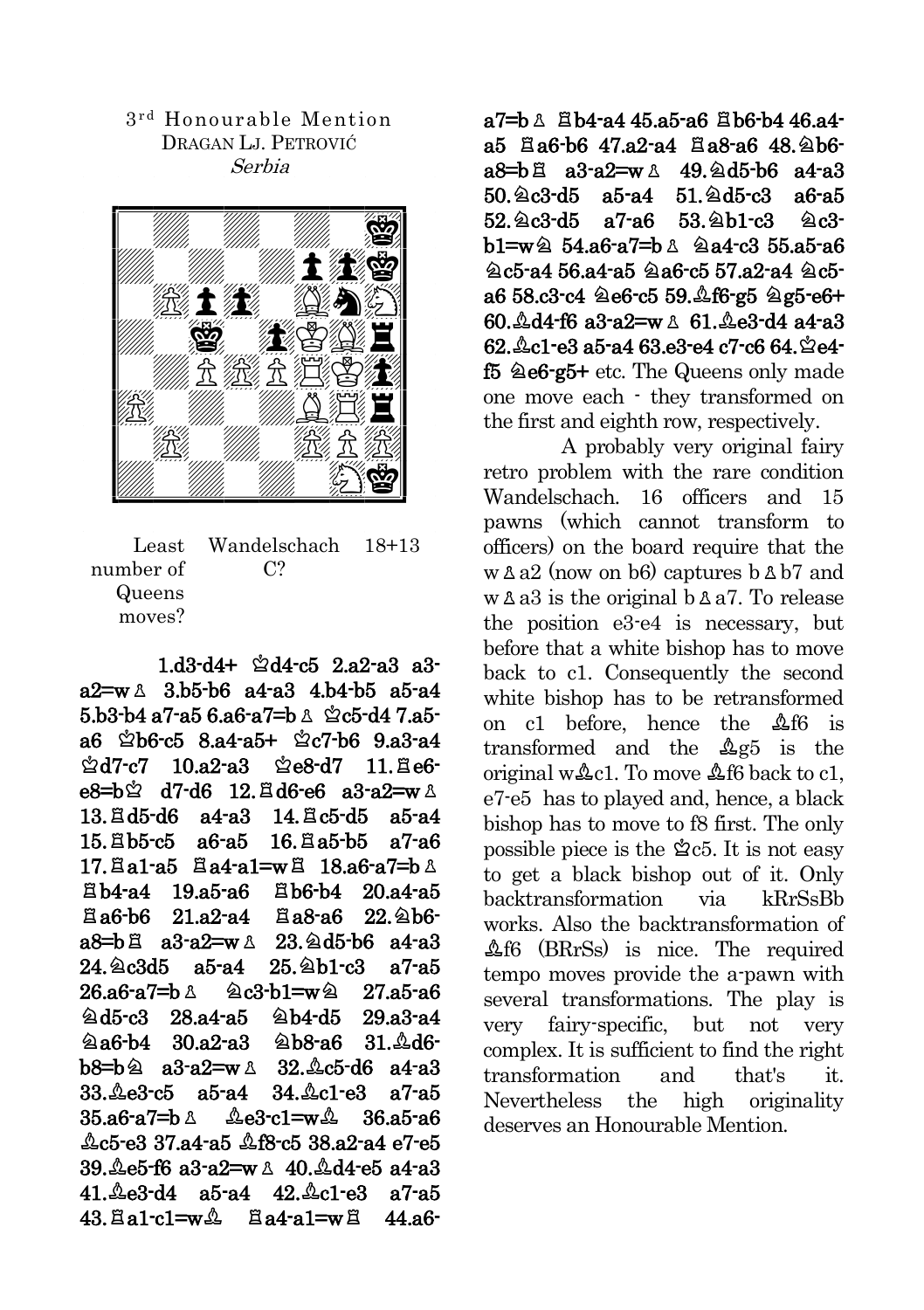# 1<sup>st</sup> Commendation PAUL RAICAN Romania



 $-25 \& \text{st1}$ Proca Retractor Circe Assassin  $C<sub>2</sub>$ 5+6

 $1.\Delta d4 - e3$   $Bh2-h3+ 2.\Delta e2$ d3  $Bh3-h2+ 3.2f8-e6$   $Bd8-e8+$  $4.$  $\&$ d3-e2  $\&$ h2-h3+ 5. $\&$ e3-d4  $\&$ e8 $d8+(i)$   $(5...\&d7-c8?$  double-retrocheck)  $6.\&64-d3 \times d8-e8+ 7.\&g2$ e4  $Bh3-h2+8.$   $A_05-g2$   $B_08-d8+$  (ii)  $9. \& 64 - d5 \quad \& 10. \& 13 - e4$  $B = 8 - d8 + 11.$  $A + 6 - e3$   $B + 2 - h3 +$  $12.\mathcal{L}$ e4-d3 (draw pendulum)  $\ddot{\mathbf{a}}$ d8e8+ 13. Ad3-e4  $\Xi$ e8-d8+ 14. Ae4d3  $\overline{a}$ d8-e8+ 15. $\stackrel{a}{\triangle}$ d3-e4 0-0-0+!  $16.\&e2-d3$   $Bh3-h2+ 17.\&f3-e2$  $Bh2-h3+ 18.$   $2e2-f3$   $Bh3-h2+$  $19.4f3:Eq2 (+b4.8, b4.8)$  ah2 $h3+ 20. \&g4-f3 \&g2-g2+$  $21. \& 6: \& g4$  (+b $\& a8. \& b \& a8) \& g2$ e2  $22.\&e4:\&88$  (+b $\&88.\&\&48)$  $\Xi$ g5-g4+ 23. $\&$ d5: $\Xi$ a8 (+b $\Xi$ a8.  $w\&a8$ )  $\frac{8}{3}g3-g5+$  24. $\&g8:\&e6$  $(+b\boxtimes a8, b\boxtimes a8)$   $\boxtimes$   $c6-e6+25.$   $\triangle$   $e6$ f8 & 1. $\&$  7+  $\&$  :c7 (+w $\&$ g1)#.  $(25.\Delta:g2$   $(+b\boxtimes a8, b\boxtimes a8))$ ? selfcheck)

 $(i)$  5...0-0-0 6.  $\&$  e2-d3  $\&$  h3 $h2+ 7. \&h1: Ba8 (+bEa8) Be3-h3+$  $8.\&13-h1$   $\boxtimes$  g4-g3  $9.\&64:\&38$  $(+b\boxtimes a8)$   $\boxtimes g5-g4+ 10.\&d5-e4 \boxtimes g4$  $g5+11.\&c4-d5 \triangle g5-g4+12.\&d5-f3$  $\Xi$ g3-g5+ 13. $\angle$ f2: $\Xi$ f1 (+b $\Xi$ a8)  $\pi$ c1-f1+ 14. $\alpha$ e6-f8 & 1. $\alpha$ c6+  $\mathcal{\mathcal{L}}$  f7#.

 $(ii)$  8...0-0-0 9. $\&$ f3-d5  $\n **B**$ h2 $h3+ 10. \&e2-f3$   $Bh3-h2+$  $11. \Delta h1: Ba8$  (+b $Ba8$ ) see (i).

The most difficult (with respect to the ranking) problem of the tournament. The play starts with a nice side-step duel between the bishops and the rooks, followed by a draw pendulum to force the retraction of castling. Thereafter many rooks and bishops have to be uncaptured to build the mating position and to guard black flights. To my mind (my apologies to the author if I was not able to appreciate all the difficult mechanisms) the play appears very chaotic and random, although there are some nice reasons for special uncaptures (e.g.  $24.\Delta g8$ :  $26 (+b2a8)$ ? fails due to the missing guard of d8). Furthermore the side variations detract from the overall impression. For those reasons I could not convince myself to give the problem a higher ranking.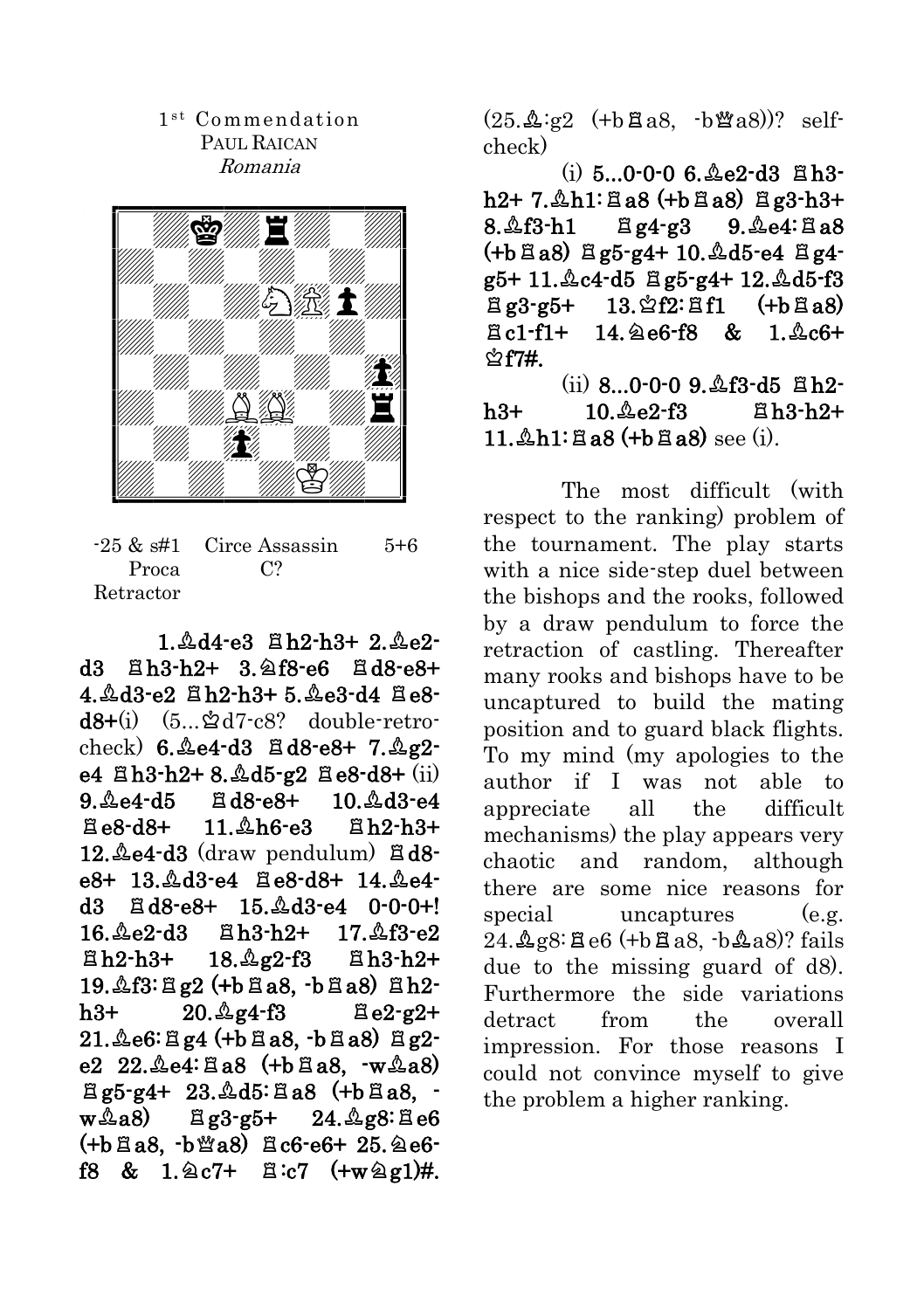# 2 n d Commendation KLAUS WENDA Austria



| $-7 & 41$<br>Anticirce | $5+13$ |
|------------------------|--------|
| Cheylan                |        |
|                        |        |
| C <sup>2</sup>         |        |
|                        |        |

 $1 \, \text{M} = 1:1 \, \text{M} = 12$  $2.h7-h8$ a  $Bd2-d1+ 3.2g1:2f2$  $\&e1-f2+ 4.h6-h7 \& de6-c8!$  (not  $4...997-h5?$   $5.2h2-91$   $9e8-d6+$  $6.\n$ ቋg1-h2 (forced),

 $1.$  $2e2:$   $\triangle$  d2( $\triangle$ e1)!  $\triangle$ e7-c8+  $2.\,$  $2.$  $\,$  $2e1-e2$   $d3-d2+3.h7-h8=$  $\,2.$   $\,$   $\,2d2$  $d1+ 4.2g1:2f2$  (2e1)  $(4.2g1:2f2)$  $(\phi_{P1})$ ?  $\psi_{P2}$ -f2+! (e1 remains unoccupied))  $\&e1-f2+ 5.h6-h7$  $\angle$ g7-h5 (to avoid w retrostalemate;  $5...$  $9g8-e7$   $6.\,9h2-g1$  $\triangle$  ~:Xe8 ( $\triangle$ g8)+ is illegal) 6. $\triangle$ h2 $g1 \t\t\t\t@e8-g7+ \t\t7.h5-h6 \t\t\t&$  $1.5:e1(f1a1)$ #.

After uncapture of a black pawn on the d-file the pawn structure explains every black capture. The whole play is entwined around the position after 5.h6-h7. To avoid retrostalemate Black has to play  $\angle 2g7-h5$ , which cleans h5 for the white pawn and allows  $\Delta h$ 2-g1, since Black can answer  $\&e8-g7+$ . The one-move foreplan decoys  $b@c8$  to eliminate an alternative blocking of e8, whereupon a waiting move at W6 is missing. This is quite subtle tempo play, but I dislike the lengthy solution and the crowded position with many black pawns (which are unfortunately necessary to avoid the defence  $5...$   $2g8-e7$ ).